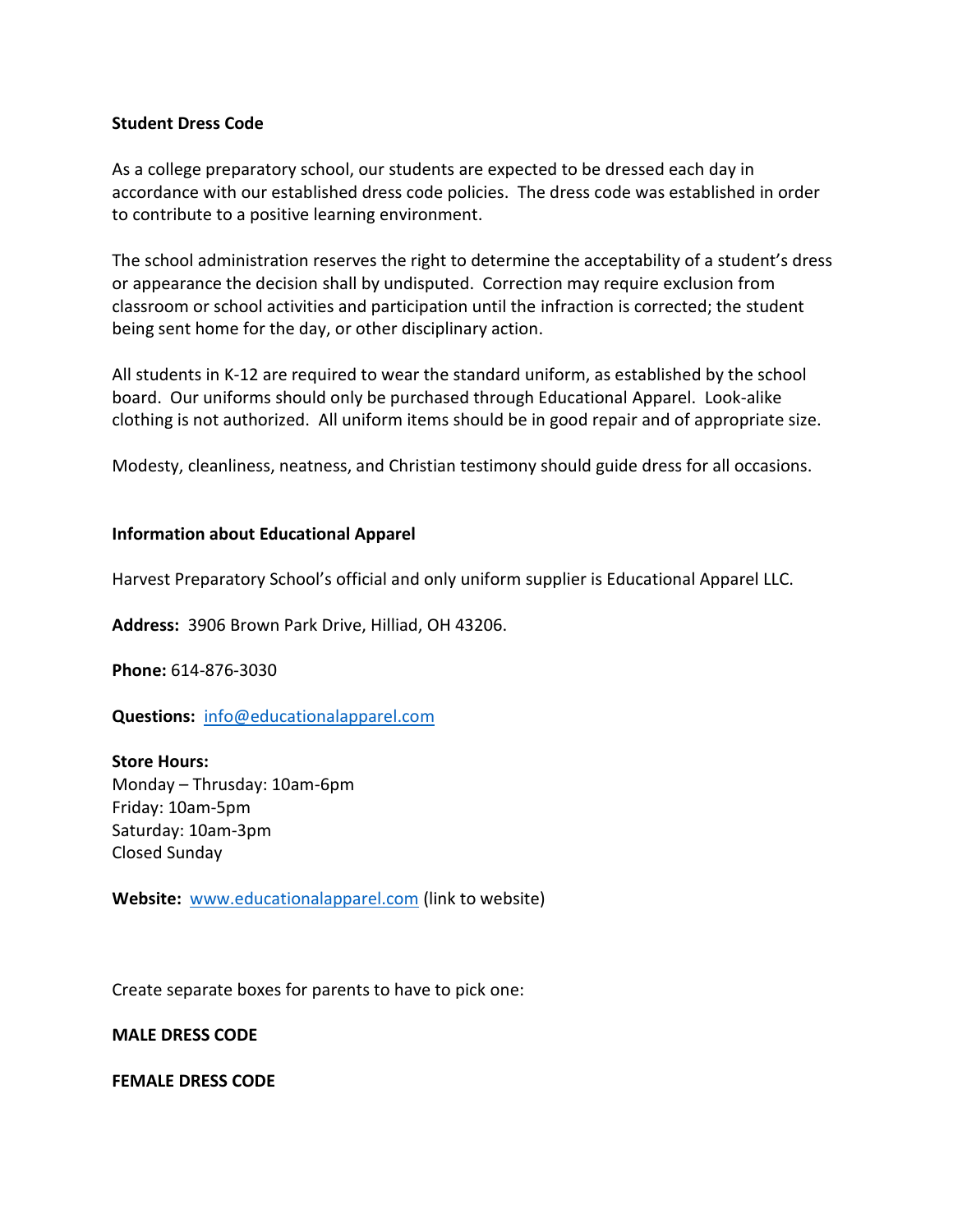## **PHYSICAL EDUCATION DRESS CODE**

**PRE-SCHOOL DRESS CODE**

**WARRIOR WEAR DAYS**

**APPAREL DISCLAIMER**

## **For the male dress code box:**

## **Males (Kindergarten – Grade 12)**

The approved Harvest Preparatory School dress code for males:

**Polo Shirts –** Burgundy, black, gray, or white polo shirt with the embroidered school emblem. Polo shirt should be tucked in at all times. Only a white undershirt can be worn underneath.

**Pants/Shorts –** Tan khaki or black khaki with the school emblem embroidered; no cargo, denim, or look-alike styles permitted. Uniform shorts should be no shorter than 2 inches above the knee.

**Blazer –** Marron blazer with school emblem embroidered on the exterior pocket is required for "Blazer Days," which consists of every Monday during the school year, special assemblies, special chapels, and other announced occasions. A standard white dress shirt with a black bowtie or neck-tie should be worn with the blazer. Standard uniform pants should be worn with the blazer and approved uniform shoes (or dress shoes) should be worn.

**Belts –** Solid black or brown; leather only.

**Shoes –** Non-marking tennis shoes laced appropriately. Sandals, flip-flops, Crocs, and other open-toe shoes are not permitted to be worn with the school uniform. Socks should be worn in solid matching colors that coordinate with the school uniform.

**Hair –** Hair should not extend below the collar of the uniform polo shirt or below the eyebrow, with the entire ear showing. Hair should be cut to this length, not accomplished by pulling the hair behind the ear. Hair should be neat, clean, and well-groomed. Designs are not permitted (ie. numeral designs, striping, etc.). Hats of any kind, bandanas, "do-rags," and combs should not be work or in the hair. Braids are acceptable, but should be rowed neatly to the neck, without ornamentation – subject to administrative approval. Hair coloring shall not be dramatically different from that occurring in nature (i.e. colors such as pink, blue, purple, etc. are not authorized.) Afros must be combed out and neatly styled; should not extend more than two inches in length. Facial hair must be closely trimmed, well-groomed, and not to exceed 1/8 inch in depth.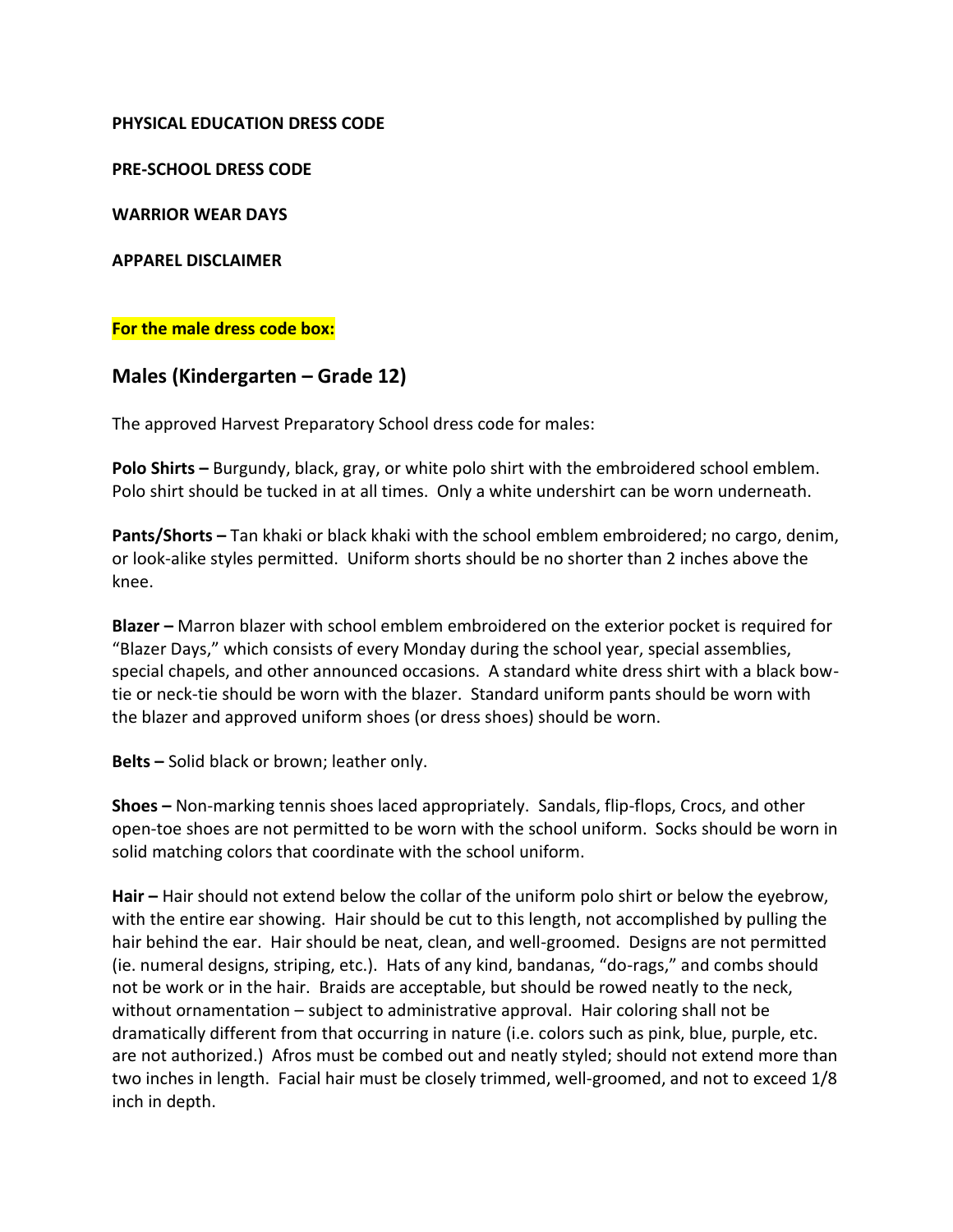**Outerwear –** Maroon cardigan sweater, gray or black full-zip fleece jacket w/embroidered school emblem, or the "Prep" crewneck sweatshirt are all approved to be worn during the school. The standard uniform polo shirt should be worn underneath all approved outwear items. Students are not permitted to wear (or carry) coats, jackets, sweaters that are not uniform-approved during the school day. Non-approved items should be stored in a locker or a book-bag.

**Jewelry –** Only one earring can be worn at any given time. No facial piercings are permitted.

## **For the female dress code box:**

# **Females (Kindergarten – Grade 12)**

The approved Harvest Preparatory School uniform code for females:

**Polo Shirts –** Burgundy, black, gray, or white polo shirt with the embroidered school emblem. Polo shirt should be tucked in at all times. Only a white undershirt can be worn underneath.

**Pants/Shorts –** Tan khaki or black khaki with the school emblem embroidered; no cargo, denim, or look-alike styles permitted. Uniform shorts should be no shorter than 2 inches above the knee and should not be form-fitting.

**Skirts** – Tan khaki or maroon plaid skirt (no shorter than 2" above the knee). Leggings are only approved to be worn underneath the uniform skirt and should be in solid matching colors that coordinate with the uniform. Leggings should never be worn independently of the uniform skirt.

**Blazer –** Marron blazer with school emblem embroidered on the exterior pocket is required for "Blazer Days," which consists of every Monday during the school year, special assemblies, special chapels, and other announced occasions. A standard white dress shirt with a black tie should be worn with the blazer. Standard uniform pants should be worn with the blazer and approved uniform shoes (or dress shoes) should be worn.

**Belts –** Solid black or brown; leather only.

**Shoes –** Non-marking tennis shoes laced appropriately. Sandals, flip-flops, Crocs, and other open-toe shoes are not permitted to be worn with the school uniform. Socks should be worn in solid matching colors that coordinate with the school uniform.

**Undergarments** – Appropriate undergarments must be worn at all times.

**Hair** - Hair shall be feminine, modest, neat, clean, and well groomed. Hair should not obstruct the student's vision. Hair ornaments should be conservative in size and be in uniform colors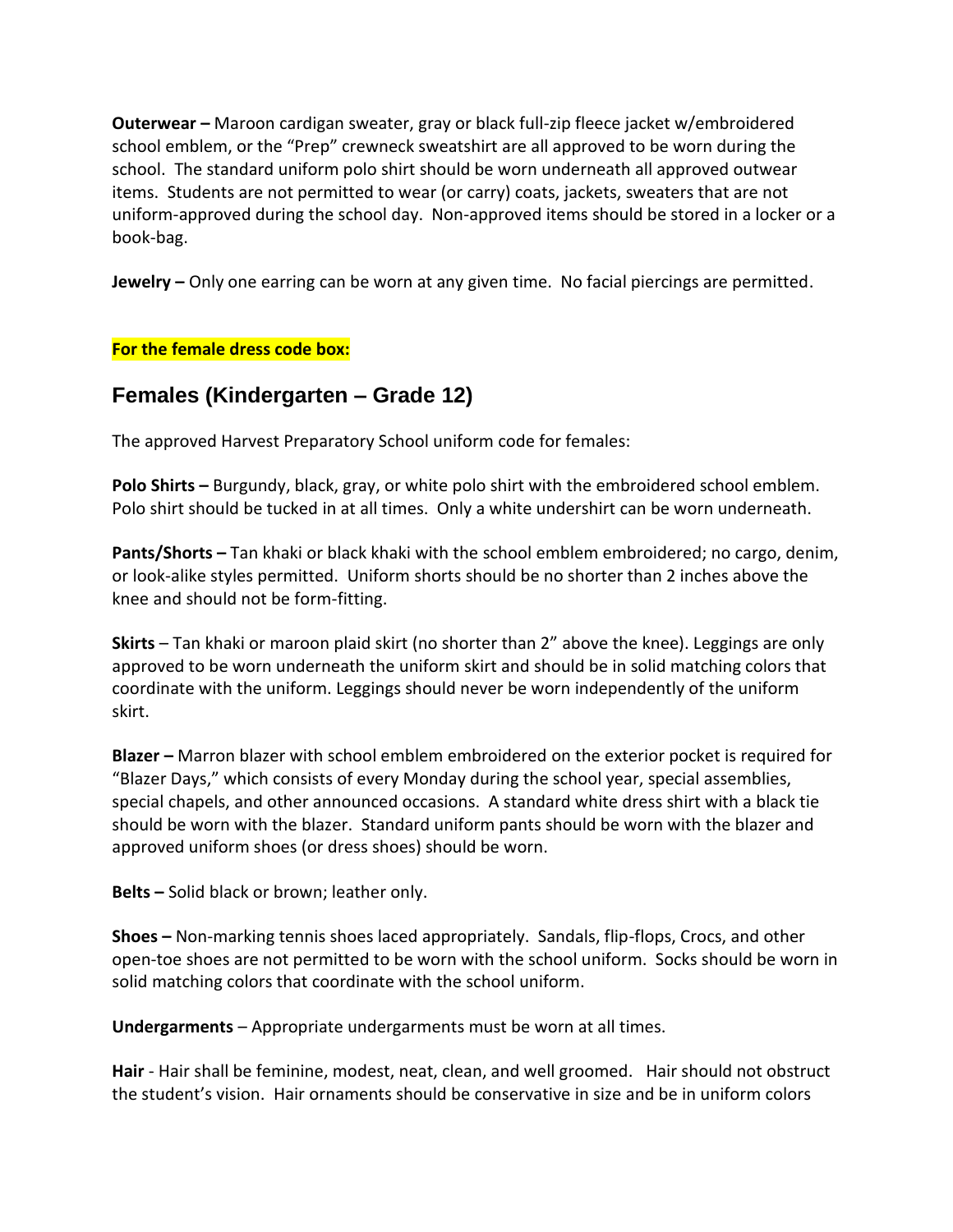only. Hats of any kind, bandanas, "do-rags", and combs should not be worn on or in the hair. Hair coloring shall not be dramatically different from that occurring in nature (ie. colors such as pink, blue, purple, etc. are not authorized.) Shaved heads or partly shaved heads are not acceptable. Afros must be combed out and neatly styled; should not extend more than two inches in length.

**Outerwear –** Maroon cardigan sweater, gray or black full-zip fleece jacket w/embroidered school emblem, or the "Prep" crewneck sweatshirt are all approved to be worn during the school. The standard uniform polo shirt should be worn underneath all approved outwear items. Students are not permitted to wear (or carry) coats, jackets, sweaters that are not uniform-approved during the school day. Non-approved items should be stored in a locker or a book-bag.

**Jewelry –** Females are permitted to wear up to three earrings in each ear at one time. No facial piercings are permitted.

## **For the Physical Education box:**

**Upper School** – Students are required to dress in the official gym uniform each day of class. The uniform consists of the official physical education gray t-shirt and a pair of black appropriatelyfitting athletic shorts or pants. Students should also wear non-marking sole tennis shoes with their gym uniform.

**Lower School –** Students are not required to dress in athletic attire. Females should wear gym shorts under uniform skirts on physical education days. Students should wear non-marking sole athletic shoes on gym days.

### **For the Preschool Dress Code box:**

Students enrolled in the preschool program are not required to wear the official Harvest Preparatory School uniform. Parents/guardians should follow the general guidelines of dress and appearance as outlined above.

### **For the Warrior Wear Days box:**

School spirit wear days are assigned periodically throughout the school year. Students are permitted to dress casual on the assigned days as long as the attire is classified as "Warrior Wear," which constitutes a t-shirt, sweatshirt, jacket, and/or team wear in representation of Harvest Preparatory School. The standard uniform khaki pants or jeans (blue or black only) with no holes/rips/tears and worn appropriately at the hips are the only approved pant option on